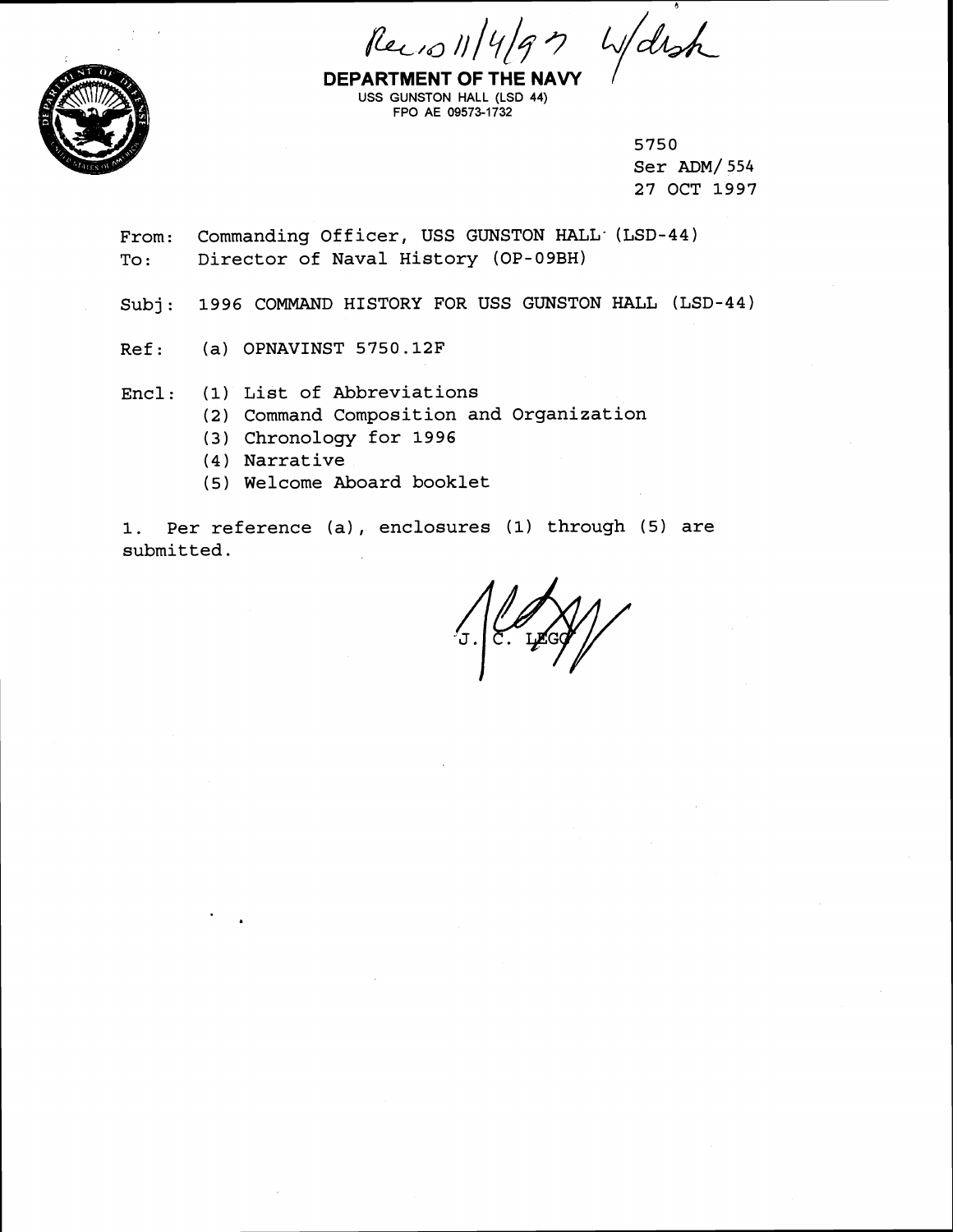# **LIST OF ABBREVIATIONS**

 $\frac{1}{2} \int_{\mathbb{R}^3} \frac{1}{\sqrt{2}} \, \mathrm{d} x \, dx$ 

| <b>ACU</b>     |                          | Assault Craft Unit                     |
|----------------|--------------------------|----------------------------------------|
| ADM            |                          | Admiral                                |
| ARG            |                          | Amphibious Readiness Group             |
| <b>CIWS</b>    |                          | Close-in Weapons System                |
| COMMARFORLANT  | $\overline{\phantom{0}}$ | Commander Marine Force Atlantic        |
| COMPHIBGRU     | $\overline{\phantom{0}}$ | Commander Amphibious Group             |
| COMPHIBRON     | $\overline{\phantom{0}}$ | Commander Amphibious Squadron          |
| <b>CONREP</b>  | $-$                      | Connected Replenishment                |
| <b>CTF</b>     | $\overline{\phantom{0}}$ | Commander Task Force                   |
| <b>EMCON</b>   |                          | Emissions Control                      |
| FAMFIRE        |                          | Familiarization Fire                   |
| FLT            |                          | Flight                                 |
| GQ             | $\blacksquare$           | General Ouarters                       |
| <b>LCAC</b>    | $\overline{\phantom{a}}$ | Landing Craft Air Cushion              |
| LCU/LCM        |                          | Landing Craft Utility/                 |
|                |                          | Landing Craft Mechanized               |
| Little Creek   |                          | Naval Amphibious Base, Little Creek,   |
| Norfolk,       |                          | Virginia                               |
| <b>MARG</b>    |                          | Mediterranean Amphibious Ready Group   |
| <b>MEU</b>     |                          | Marine Expeditionary Unit              |
| <b>MPDE</b>    |                          | Main Propulsion Diesel Engine          |
| <b>MRG</b>     |                          | Main Reduction Gear                    |
| <b>MSSG</b>    | $\overline{\phantom{0}}$ | Marine Service Support Group           |
| N.C.           | $\overline{\phantom{0}}$ | North Carolina                         |
| OPS.           | $ -$                     | Operations                             |
| <b>OTC</b>     | $\blacksquare$           | Officer Tactical Command               |
| PACFIRE        | $\overline{\phantom{0}}$ | Pre-Action Calibration Fire            |
| <b>SOPA</b>    |                          | Senior Officer Present Afloat          |
| TCAT           |                          | Type Commander's Assessment Training   |
| TSTA           |                          | Tailored Shipboard Training Assessment |
| UNREP          | -                        | Underway Replenishment                 |
| VACAPES OPAREA | -                        | Virginia Capes Operating Area          |
| VADM           |                          | Vice Admiral                           |
| VERTREP        | $\overline{\phantom{0}}$ | Vertical Replenishment                 |
| VIP            | $\overline{\phantom{0}}$ | Very Important Person                  |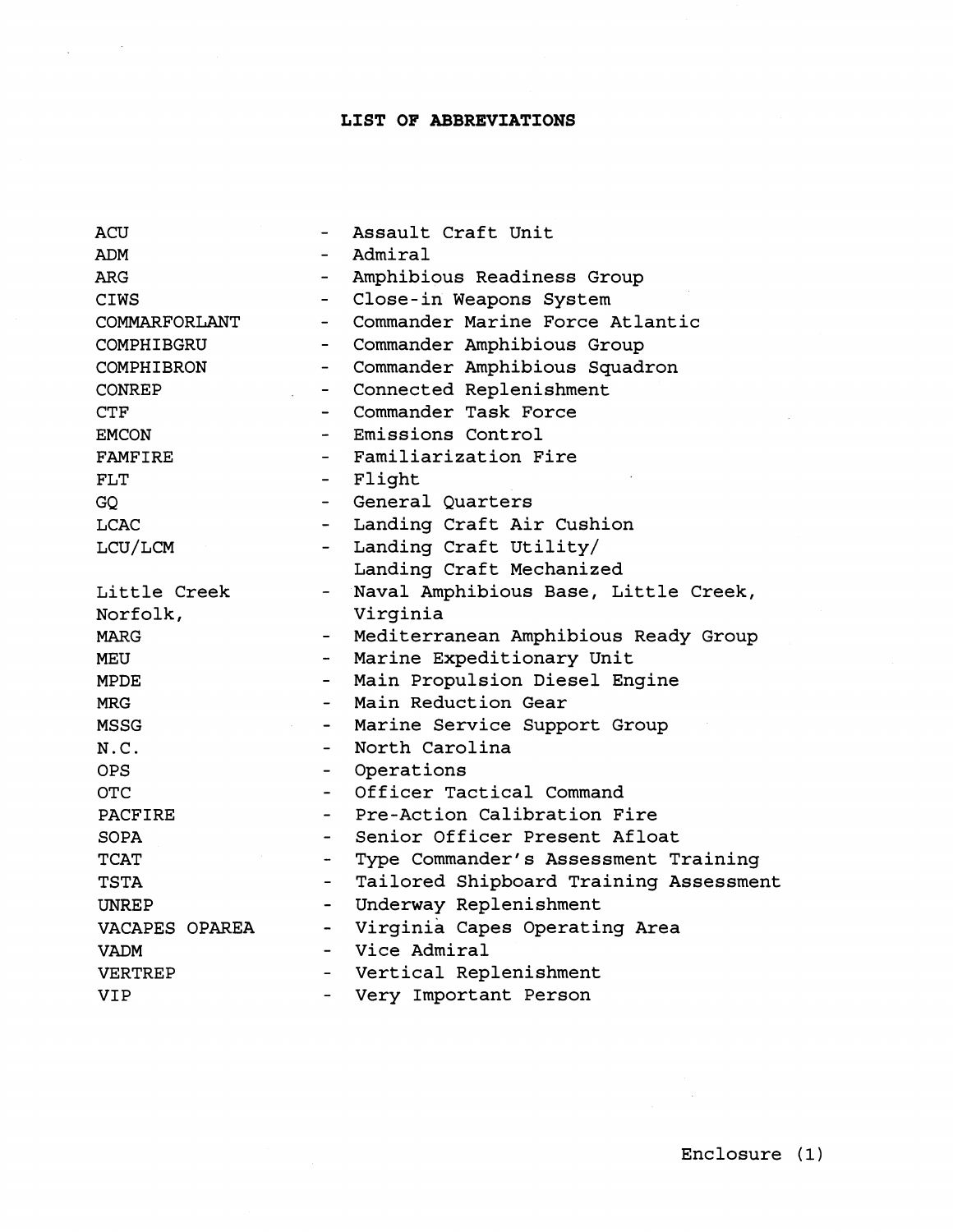# **COMMAND COMPOSITION AND ORGANIZATION**

1. USS GUNSTON HALL (LSD-44) is the fourth ship of the Whidbey Island class Landing Ship Dock Amphibious ships. The ship's mission is to provide functional support in three areas; amphibious warfare, mobility, and command and control. This mission is accomplished through the transportation of elements of a landing force, landing craft, and support equipment to an amphibious objective area and to launch preloaded assault craft in support of an amphibious assault operation.

2. USS GUNSTON HALL is permanently assigned to Commander, Amphibious Group TWO. The ship's type commander is Commander, Naval Surface Force Atlantic Fleet. From May 30 to December 21, 1996, GUNSTON HALL was assigned to Commander, Amphibious Squadron SIX under Commander Sixth Fleet while deployed to Mediterranean Sea with Marine Amphibious Readiness Group 5-96. While deployed to the Mediterranean Sea, GUNSTON HALL had elements of Beachmaster Unit TWO, Assault Craft Unit FOUR and elements of MEU Service Support Group TWO TWO.

3. Commander James L. Clark was Commanding Officer, USS GUNSTON HALL throughout 1996.

4. USS GUNSTON HALL (LSD-44) is homeported at Naval Amphibious Base, Little Creek, Norfolk, Virginia.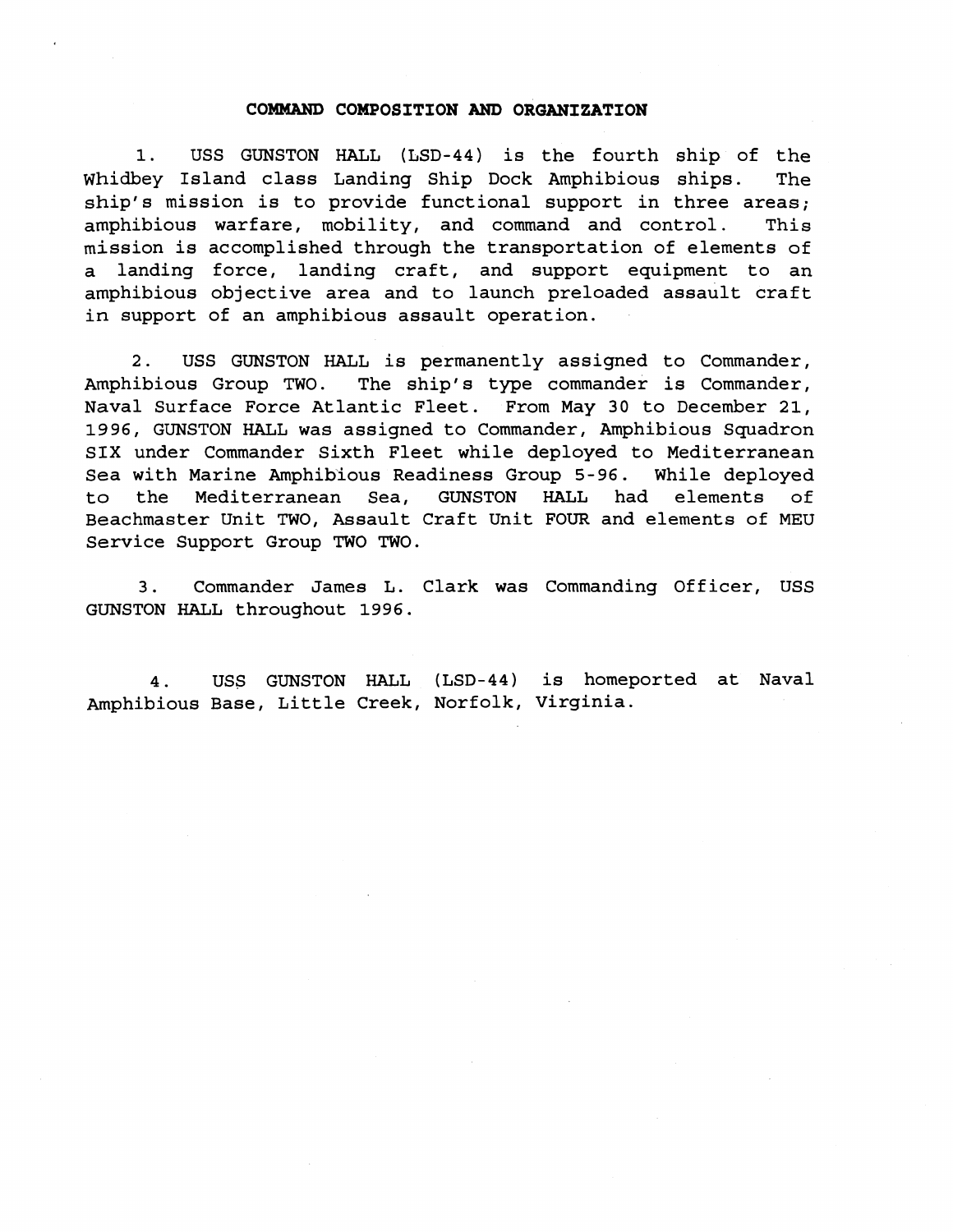#### **CHRONOLOGY FOR 1996**

#### FIRST QUARTER

1. JANUARY - The year began with USS GUNSTON HALL inport, moored in Little Creek. The ship, in the midst of the Christmas 1995 standdown, had half of its crew on leave. On 9 January, GUNSTON HALL was underway enroute to the VACAPES OPAREA for LCAC OPS on 10 January. The ship then anchored in Lynnhaven Anchorage the evening of 10 January. GUNSTON HALL was underway again in the VACAPES OPAREA on 11 January, and moored at Little Creek the evening of 12 January. GUNSTON HALL remained moored in Little Creek before getting underway again on **16** January. The ship anchored in Lynnhaven Anchorage later that night. Underway again on 17 January, the ship suffered failure of its primary gyro and had to switch to magnetic steering. GUNSTON HALL moored in Little Creek on 18 January and remained there through 24 January. The ship got underway again on 25 January and remained at sea until 29 January, when the ship moored once again in Little Creek. The end of January saw GUNSTON HALL underway again to the VACAPES OPAREA on the 31st.

**2.** FEBRUARY - After steaming around the VACAPES OPAREA, GUNSTON HALL moored in Little Creek the evening of **1** February. COMPHIBGRU 2, ADM Fladd, came onboard **7** February for the day. GUNSTON HALL was underway again 12 February, anchoring at Lynnhaven Anchorage to conduct LCAC and LCM OPS. The ship continued LCAC and LCM OPS on 13 February, and LCAC OPS on 14 February before getting underway again later that day. 15 February brought FLT, LCAC, and LCU OPS, with GUNSTON HALL anchoring again at Lynnhaven Anchorage later that evening. On 16 February, the ship conducted LCM and LCU OPS, before returning to Little Creek to moor. GUNSTON HALL departed Little Creek on **26**  February and conducted LCAC and FLT OPS. The ship anchored in Onslow Bay, N.C. the morning of **27** February and conducted AAV and LCAC OPS. Later that day, the ship was underway, along with USS SAIPAN (LHA **2)** and USS AUSTIN (LPD 4) with COMPHIBRON SIX embarked onboard SAIPAN. More LCAC OPS were conducted 28 February, and GUNSTON HALL anchored in Onslow Bay that evening. The ship then got underway again the morning of 29 February, then anchored for LCAC, FLT, and **AAV** OPS until 1 March.

3. MARCH - Underway again the evening of 1 March, GUNSTON HALL anchored on 2 March for more LCAC OPS. The ship then got

Enclosure (3)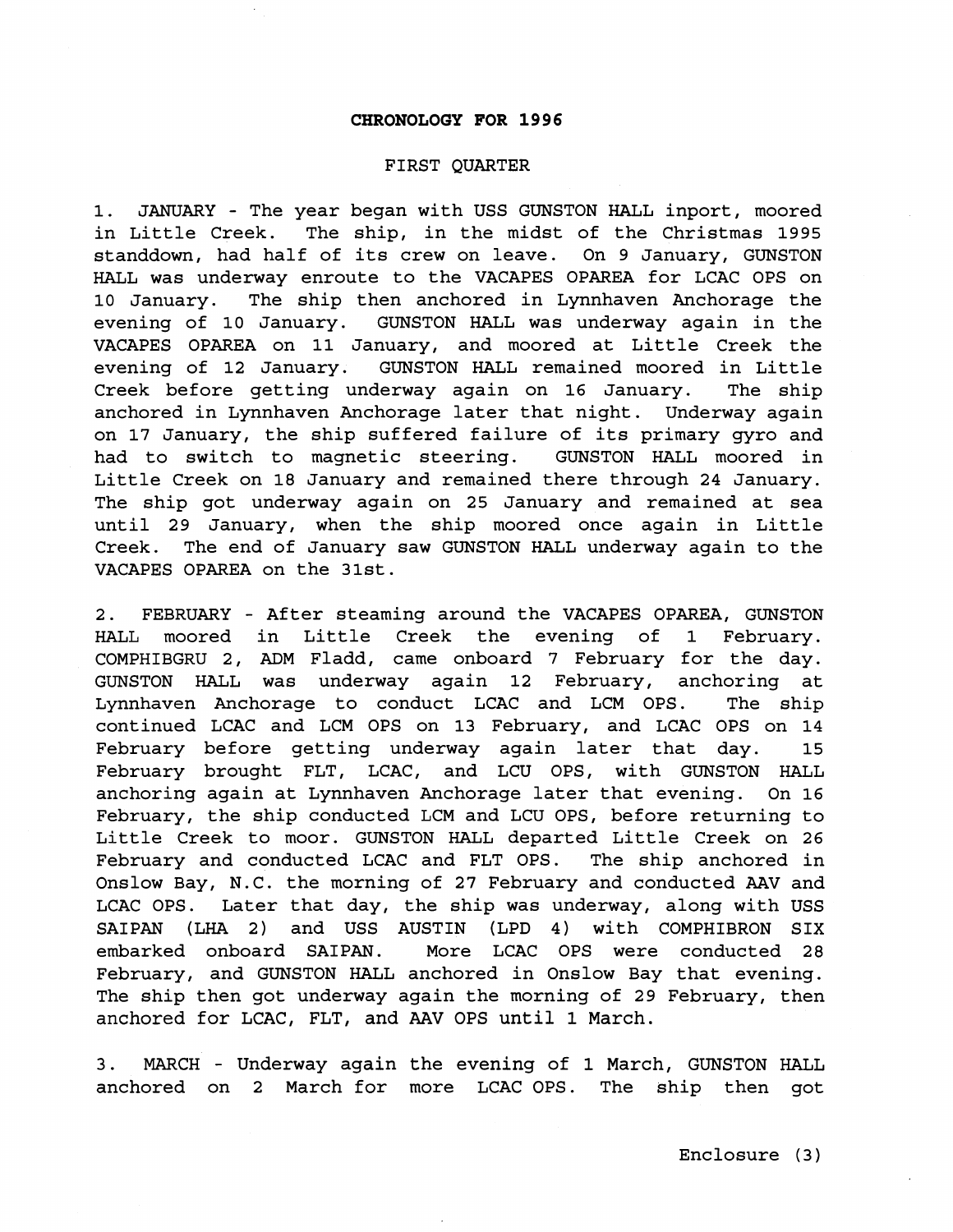underway that afternoon and moored to Pier **17** North in Little Creek that night. On **18** March, GUNSTON HALL departed for TSTA 111. EMCON C was set on **19** March and the ship anchored at Lynnhaven **"L7"** later that day. Underway again on **20** March in the VACAPES OPAREA, a CIWS PACFIRE was conducted. **21** March saw GUNSTON HALL anchored first at Lynnhaven, then underway to Little Creek with the ship mooring to Pier **17** North that evening. Diving OPS were held on 22 March and GUNSTON HALL was underway again **25** March. The ship anchored in Lynnhaven Anchorage and conducted LCAC OPS before moving on to the VACAPES OPAREA with USS SAIPAN and USS MITSCHER (DDG **57). 26** March saw more LCAC OPS for GUNSTON HALL, with the ship anchoring in Onslow Bay later that day to conduct AAV OPS. FLT OPS were held the morning of **27**  March, and GUNSTON HALL was underway later that day, anchoring in Onslow Bay that evening. The ship was underway again **28** March, enroute to Evacuee Point Anchorage. The ship then anchored in Onslow Bay and conducted LCAC and FLT OPS through **29** March, while LCAC OPS were held on **30** March with FLT, LCAC, and AAV OPS on **31**  March.

#### SECOND QUARTER

4. APRIL - GUNSTON HALL anchored in Onslow Bay 1 April and conducted FLT OPS that day with its CO onboard USS SAIPAN, transferred by small boat. The ship conducted LCAC and **AAV** OPS the next day, then got underway enroute to Little Creek. While still underway, GUNSTON HALL conducted more LCAC OPS on **3** April, mooring in Little Creek later that night. The ship stayed moored at Little Creek until **23** April when the ship was underway briefly from Pier **17** North, Little Creek to the Quaywall for an ammunition onload. GUNSTON HALL returned to Pier **17** North, after the ammunition onload. GUNSTON HALL went underway again on **25**  April and conducted LCAC OPS, as well as a CIWS PACFIRE. The ship anchored on **26** April at Beauford Inlet Anchorage, and went underway to Moorehead City later that day. The ship conducted FLT OPS that evening. Arriving at Moorehead City **27** April, the ship moored. Later that day, GUNSTON HALL got underway again and anchored at Onslow Bay, where the ship conducted LCAC OPS. **28**  April saw GUNSTON HALL underway at Cherry Point, N.C. to conduct a FAMFIRE and FLT OPS. The ship conducted FLT, LCAC, and AAV OPS on **29** April.

 $\overline{a}$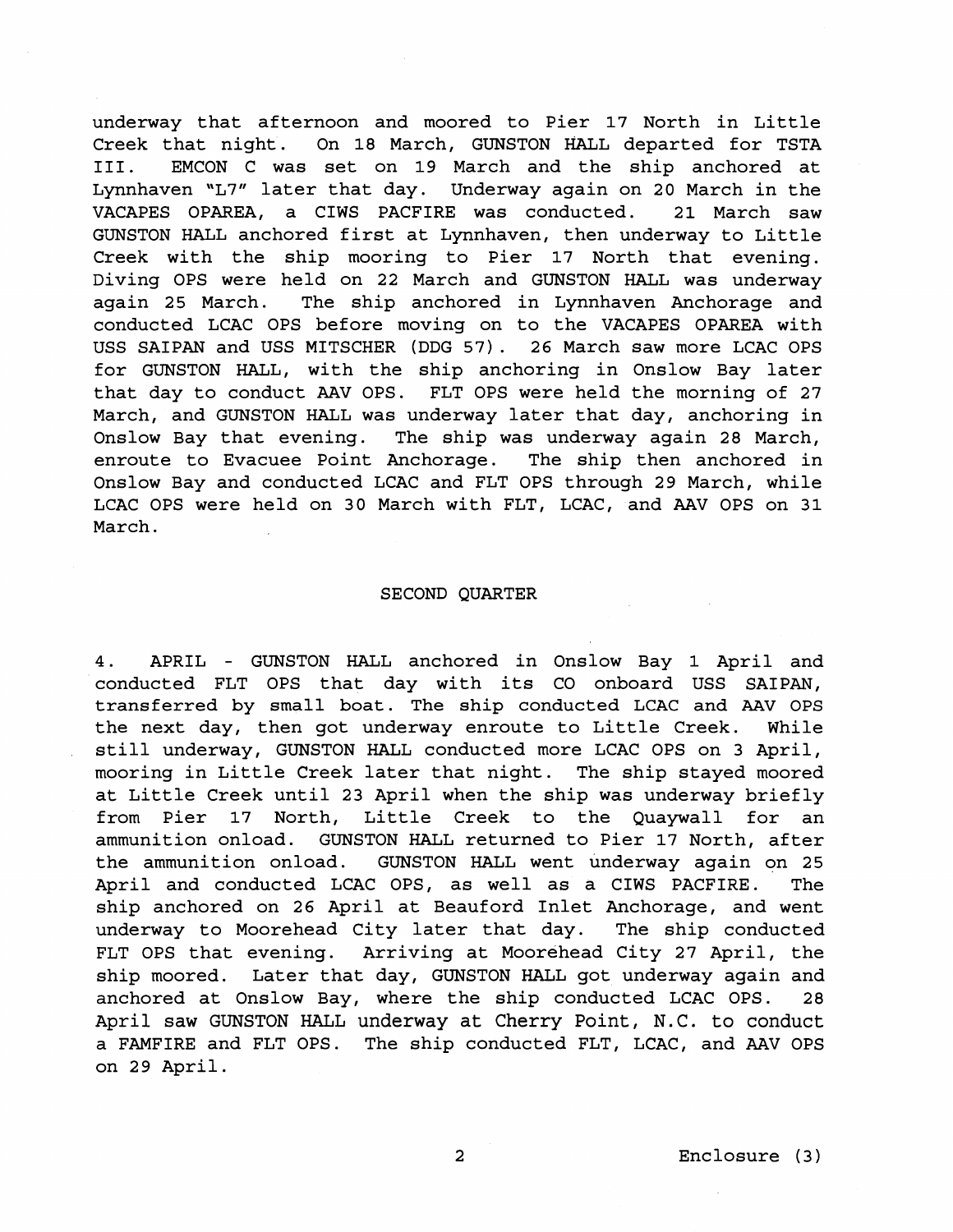**5.** MAY - GUNSTON HALL was operating underway in the Cherry Point OPAREA on **1** May, conducting **25MM** and M-60 FAMFIRE and FLT OPS. SOPA, COMPHIBRON SIX, was onboard USS SAIPAN at the time. GUNSTON HALL conducted more FLT and LCAC OPS on **2** May, FLT and AAV OPS on 3-4 May, and LCAC, AAV, and FLT OPS on 5 May. GUNSTON HALL conducted an UNREP with HMS FORT GEORGE on 6 May, and FLT OPS later that night. On **7** May, GUNSTON HALL steamed with USS PONCE (LPD **15)** and conducted LCAC and FLT OPS. After FLT and LCAC OPS on **8** May, GUNSTON HALL anchored for the night. The ship got underway again on **9** May and conducted AAV, LCAC, and FLT OPS. Afterwards, the ship steamed astern of USS WHIDBEY ISLAND (LSD **41)** and anchored later that night in New River Inlet. SOPA and OTC was COMPHIBRON SIX aboard USS NASSAU (LHA **4).** GUNSTON HALL held more LCAC and FLT OPS on 10 May, with LCAC OPS only on 11 May. **12** May saw more FLT OPS for GUNSTON HALL, with the ship getting underway that night. The ship once again performed an UNREP with HMS FORT GEORGE on **13** May with COMPHIBRON SIX onboard GUNSTON HALL. After conducting FLT OPS that night, GUNSTON HALL anchored at Lynnhaven Anchorage. **14** May saw more LCAC OPS for GUNSTON HALL, with the ship mooring later that day in Little Creek. The ship stayed at Little Creek until **28** May, when the ship went underway to shift positions from Pier **17** North to Pier **17** South.

6. JUNE - GUNSTON HALL stayed moored at Little Creek for the better part of the month, with COMPHIBRON SIX visiting the ship on **14** June. The ship got underway on **19** June in the VACAPES OPAREA to conduct LCAC OPS. GUNSTON HALL returned to Little Creek and moored at the Quaywall later that night. On **25** June, GUNSTON HALL conducted more LCAC OPS. The ship got underway on **28** June enroute to Moorehead City, arriving there on **29** June. GUNSTON HALL conducted LCAC OPS the morning of **29** June and then moored at Moorehead City. Later that day, the ship proceeded underway to Onslow Bay and anchored at Beuford Inlet, where the ship conducted AAV OPS. During this time, GUNSTON HALL received its LCAC, **AAV,** and U.S. Marine complement in preparation for its six month Mediterranean deployment. On 30 June, GUNSTON HALL began its deployment, getting underway enroute Rota, Spain.

# THIRD QUARTER

**7.** JULY - **1** July began with GUNSTON HALL starting its six month Mediterranean deployment, enroute to Rota, Spain. SOPA was

3 Enclosure (3 )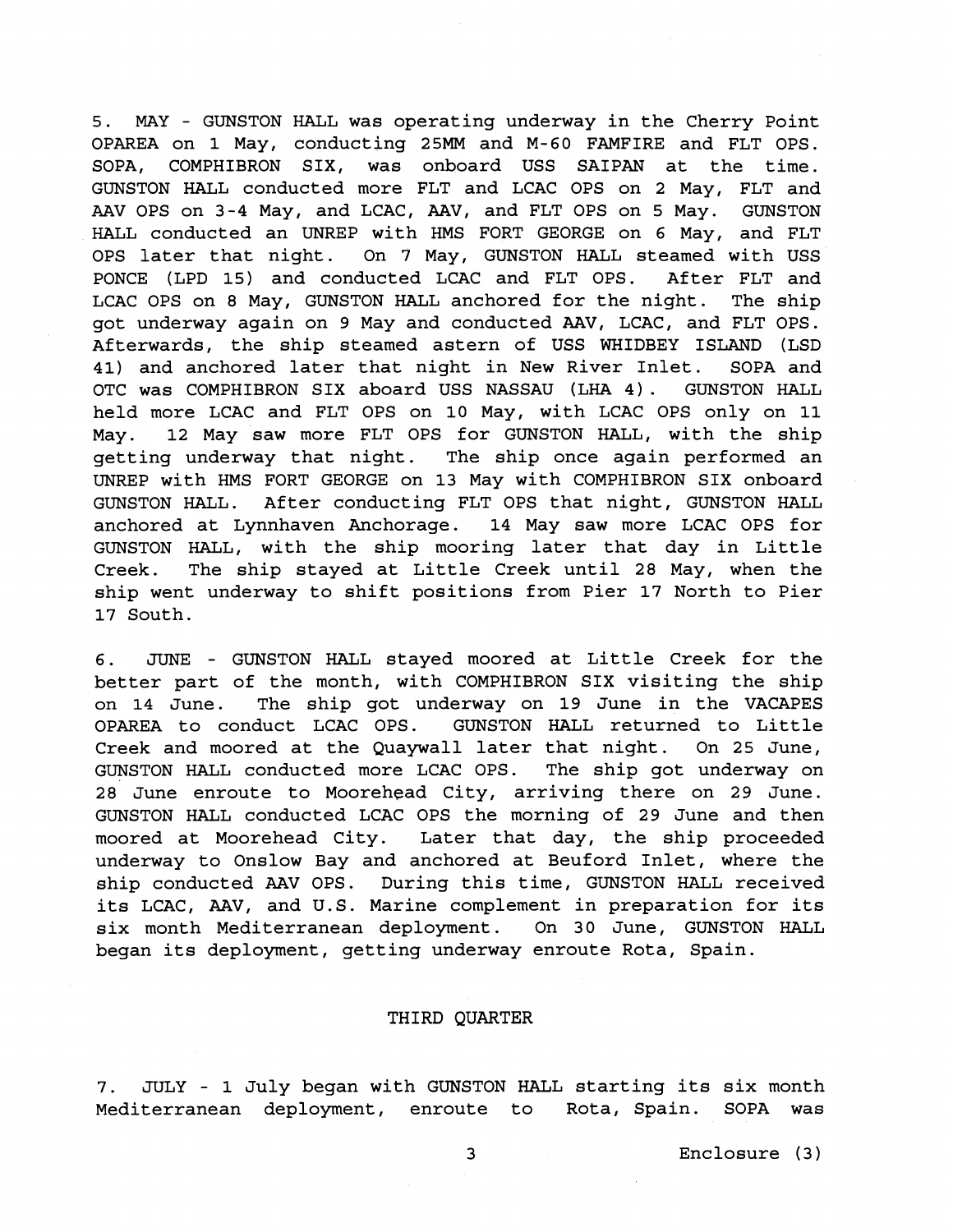COMPHIBRON SIX onboard USS SAIPAN. Operations for GUNSTON HALL'S deployment began on 07 July, with FLT OPS being held. The ship had an UNREP with USS SUPPLY (AOE 6), and VERTREP with USS AUSTIN, and USS SAIPAN on 9 July. GUNSTON HALL conducted LCAC OPS on 10 July with CRUDESGRU 12 onboard. 11 July held FLT, LCAC, and **AAV** OPS for GUNSTON HALL. The ship shifted to the Mk-27, the ship's secondary gyro, due to problems with the WSN-2 batteries. Later that day, the ship anchored outside of Rota, Spain. GUNSTON HALL conducted FLT and AAV OPS on 12 July, and FLT OPS only on 13 July, before getting underway again to Rota. The ship moored at Pier 1, Berth 4 Naval Station Rota that night. After holding more LCAC OPS on **15** July, GUNSTON HALL got underway from Rota to conduct AAV OPS. Afterwards, the ship returned to moor at Pier 3 NAVSTA Rota. On 18 July, the ship got underway enroute Tunisia and began its transit through the Straits of Gibraltar. EMCON A was set on 19 July. 20 July saw GUNSTON HALL underway in the Alboran Sea, independently steaming toward Tunisia. The ship conducted small arms FAMFIRE and FLT OPS. GUNSTON HALL held FLT, LCAC, and AAV OPS on 21 July. EMCON A was set on 22 July with OTC being COMPHIBRON SIX onboard USS SAIPAN. FLT and LCAC OPS were also held on 22 July, and continued on 23 July. July 24 saw GUNSTON HALL underway in Cape Serrat headed toward Tunisia with FLT OPS being conducted. LCAC and FLT OPS were held on 25 July, with LCAC, FLT, and AAV OPS on 26 July, and FLT OPS alone on 27 July. GUNSTON HALL headed underway toward Livorno, Italy on 28 July with FLT OPS being conducted. The ship also did UNREP and VERTREP with USS SUPPLY that day. On 29 July, GUNSTON HALL reached its second liberty port, Livorno, and moored at Pier 17 for five days.

8. AUGUST - GUNSTON HALL was once again underway on 3 August, this time traveling toward Messina, Sicily. Small arms FAMFIRE was also held that day. On 5 August, the ship moored in Messina for another liberty port. 9 August, GUNSTON HALL was back underway headed toward Albania, conducting FLT OPS that day. The ship held more FLT OPS on 11 August, as well as an UNREP with USS SUPPLY. FLT OPS were also held the next day, 12 August, with COMSIXTHFLT also arriving that day. GUNSTON HALL held more FLT and LCAC OPS on 13 August, with LCAC OPS only on **14** and **15**  August. FLT and LCAC OPS continued on 16 August. CTF **61** visited the SAIPAN on 17 August, with GUNSTON HALL conducting LCAC, FLT, and small boat OPS. LCAC and FLT OPS continued for GUNSTON HALL on 18 August. The ship conducted another UNREP with USS PLATTE (A0 186) on 19 August, and continued with FLT OPS later that day. EMCON C and A were set on 20 August as GUNSTON HALL anchored at

**4** Enclosure (3)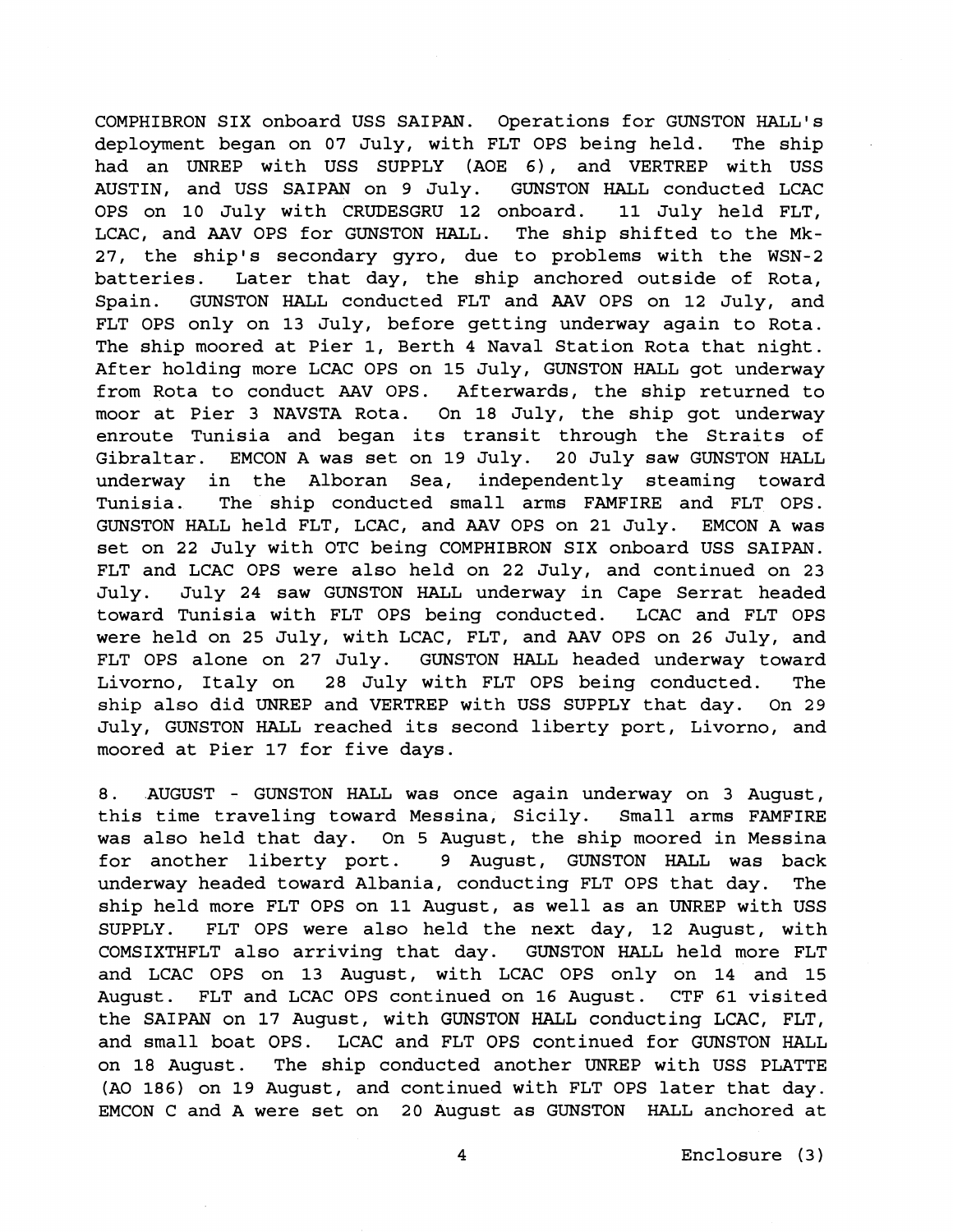Durres, Albania. The Charge D'Affaire visited GUNSTON HALL for the day **21** August. **22** August saw the ship underway again, this time enroute to Corfu, Greece. It was a short trip with GUNSTON HALL anchored in Corfu on 23 August for another liberty port. After four days of liberty, GUNSTON HALL was once again underway, this time enroute to Toulon, France on 27 August. The ship went through EMCON A, B, and C on 28 August before conducting a small arms FAMFIRE and setting flight quarters for a BLT-28 day visit. Flight quarter were once again set **29** August, as was an UNREP with USS SATURN. 30 August saw GUNSTON HALL conducting LCAC OPS before anchoring outside of Toulon. AAV OPS were then held before the ship once again got underway for Toulon. GUNSTON HALL moored at Pier **2** in Toulon later that day for its next liberty port. SOPA was USS SAIPAN.

**9.** SEPTEMBER - GUNSTON HALL held LCAC OPS on 5 September before getting underway from Toulon on **12** September. EMCON C was set on 13 September. **14** September saw FLT OPS for the ship as the ship traveled through the Straits of Messina. Small arms FAMFIRE was also held on **14** September. Traveling through the Tyrehiean Sea on 15 September, GUNSTON HALL conducted FLT OPS, a CIWS PACFIRE, and chaff launching. The ship performed an UNREP with USNS SATURN on **16** September before continuing, on with FLT OPS later that day. Traveling through the Adriatic Sea on 17 September, the ship underwent more FLT OPS. 18 September saw GUNSTON HALL underway in the Ionian Sea enroute to Izmir, Turkey. The ship conducted another CIWS PACFIRE and FLT OPS that day. GUNSTON HALL anchored outside of Izmir on **19** September. Underway again on **22** September, GUNSTON HALL performed an UNREP with USS PLATTE before continuing with FLT OPS and setting EMCON A. Traveling toward Dogenbey, Turkey on 23 September, the ship held more FLT, AAV, and LCAC OPS throughout the day. FLT OPS continued for the ship on 24 September, while LCAC OPS were held on 25 September. More LCAC OPS were performed on **26** September, with COMSIXTHFLT arriving via LCAC to observe AAV OPS performed later that day. More FLT OPS were conducted on **27** September, while **AAV** and FLT OPS were held 28 September. GUNSTON HALL was underway from Dogenbey Bay to Sarros Bay on **29** September. The ship held a gun shoot and FLT OPS that day. LCAC and AAV OPS were held on 30 September, and then the ship anchored in the Sarros Bay, Turkey OPAREA .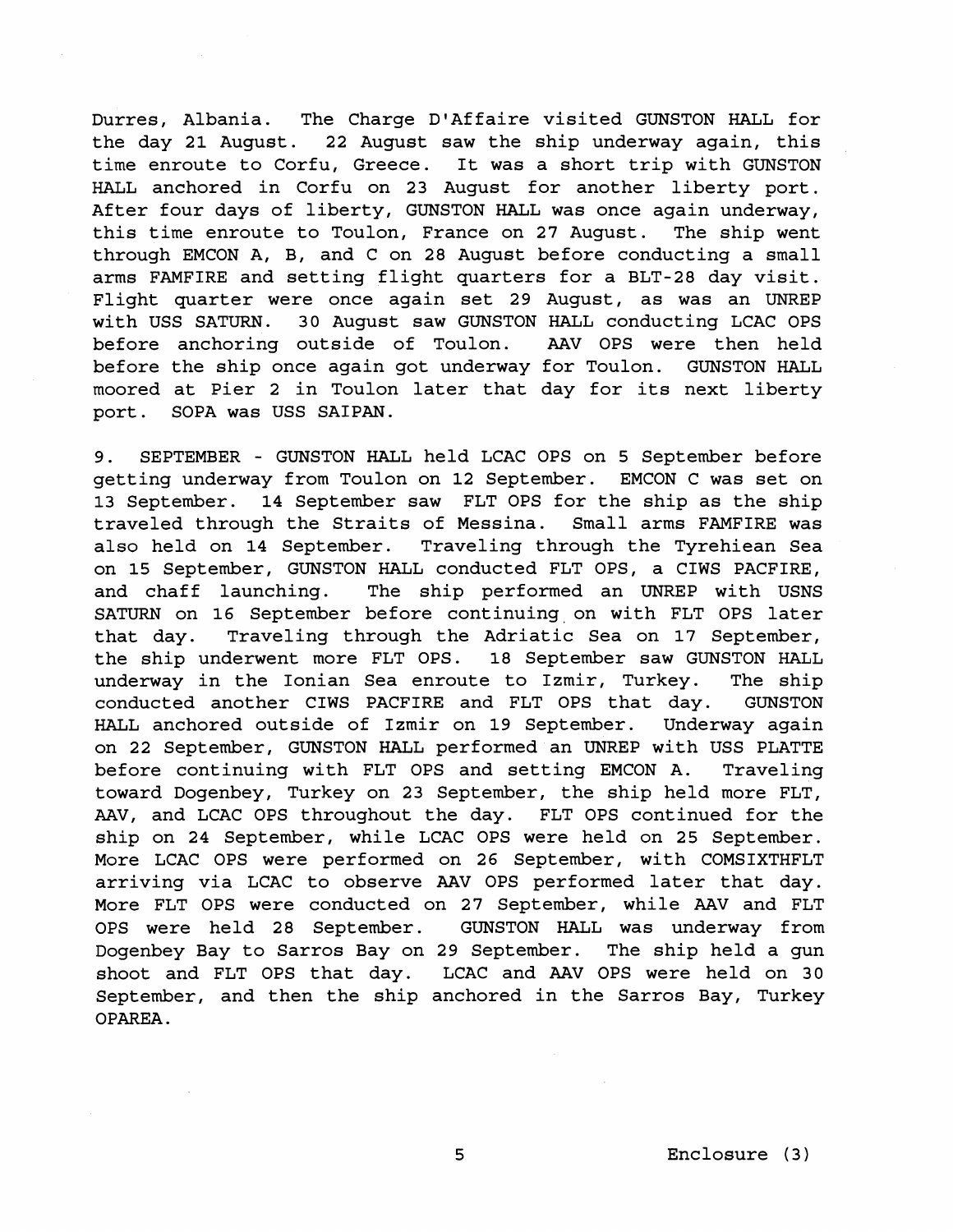#### FOURTH QUARTER

10. OCTOBER - October began with GUNSTON HALL underway again, conducting FLT OPS on 1 October with SAN GIORGIO onboard. USS FIREBOLT (PC 10) was alongside on 2 October, refueling from GUNSTON HALL. FLT and LCAC OPS were also held that day, and LCAC OPS were held 3 October as well. FLT OPS only were held 4 October, with FLT and LCAC OPS on 5, 7, and 8 October, and LCAC OPS only on 9 October. FLT OPS were held on 10 October as GUNSTON HALL steamed independently to Bari, Italy. FLT OPS were held once again on 11 October. 13 October brought visitors from the Ukranian ships OSHANKI, HETMAN SAGADACHRY, and KRIVAKI onboard GUNSTON HALL for the day. Underway in the Ionian Sea 14 October, GUNSTON HALL once again conducted FLT OPS until mooring on 15 October in Bari, Italy for another liberty port. GUNSTON HALL got underway again 21 October and performed an UNREP with USNS PATUXENT later that day. The ship conducted more FLT OPS in the Adriatic Sea with USS SAIPAN 22 October. CTF 61 was SOPA and OTC. FLT OPS were held on 24 October, as well as 25 October when the ship also conducted a CIWS PACFIRE. FLT OPS continued 26 October with COMMARFORLANT onboard, as well as on 27, 28, and 29 October, when GUNSTON HALL also held a FAMFIRE. GUNSTON HALL performed leapfrogs with USS AUSTIN on 30 October as well as holding FLT OPS. BLT-28 was onboard that day, while repelling exercises were held. To end the month, GUNSTON HALL performed a CONREP with USNS KANAWHA (WLR 75407), USNS SATURN (T-AFS lo), USS AUSTIN, and USS SAIPAN.

11. NOVEMBER - GUNSTON HALL was independently steaming through the Ionian Sea on 1 November, enroute to Alexandria, Egypt. The ship conducted LCAC OPS on 2 November, and CIWS PACFIRE, 25 **MM**  and 50 caliber gun shoot, and chaff launching on 3 November. On 5 November, GUNSTON HALL reached its next liberty port, mooring at Berth 27 in Alexandria, Egypt. The ship was underway again on 9 November, this time traveling to Haifa, Israel. The ship anchored for part of 9 November and conducted LCAC OPS before mooring in Haifa with USS AUSTIN onboard. It was a relatively long liberty port in Israel with LCAC OPS being held on 22 **November. GUNSTON** HALL **began independently steaming toward Rota,**  Spain on 26 November, and performed a CIWS PACFIRE on 29 November.

Enclosure ( 3 )

6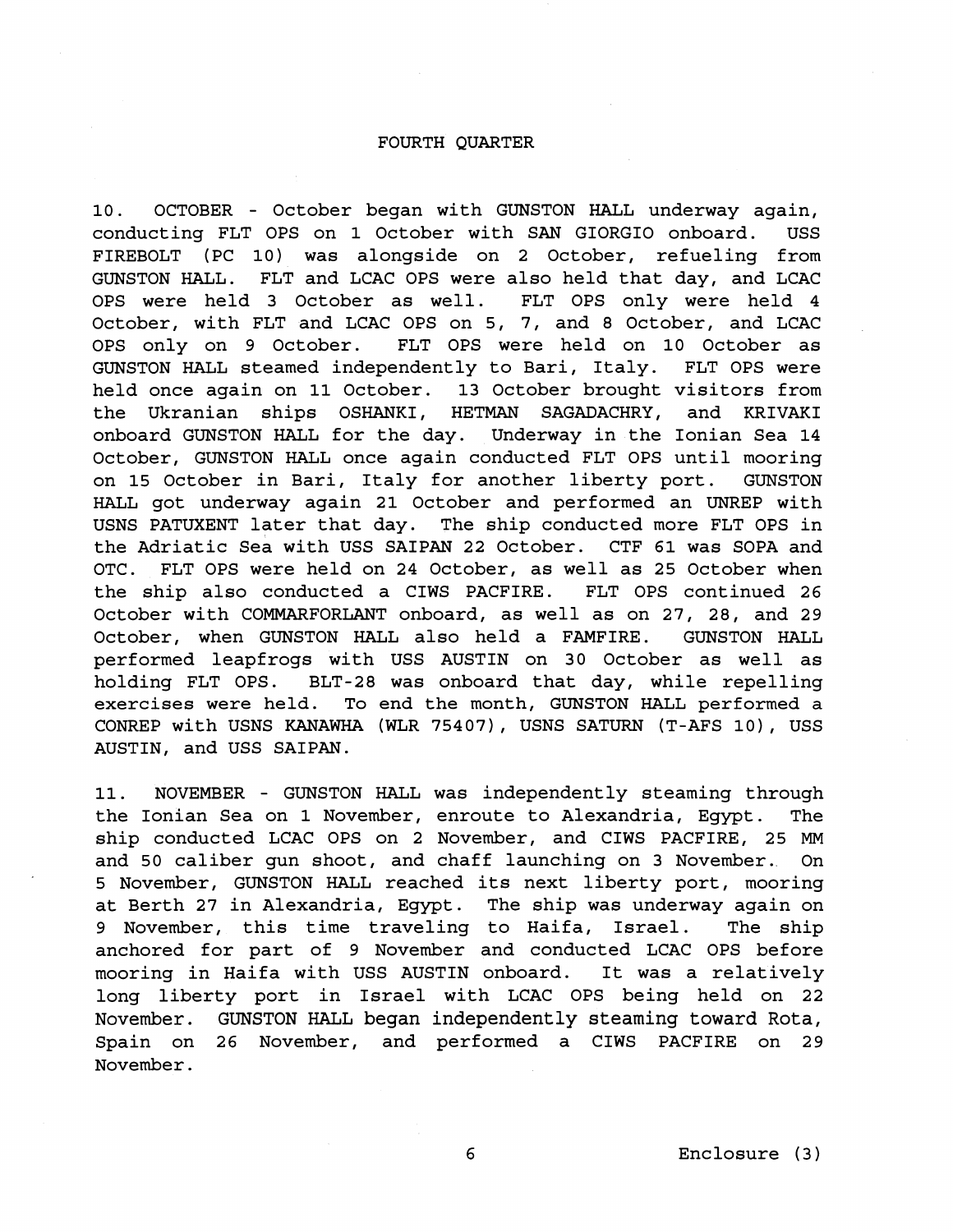12. DECEMBER - GUNSTON HALL began December with FLT OPS and a VERTREP with USNS SATURN on 2 December. The ship then moored at Pier 3 at NAVSTA Rota, Spain on 3 December. The ship then performed a sterngate marriage on 5 December. GUNSTON HALL then got underway again on 7 December, and performed LCAC OPS later that day. The ship conducted FLT OPS on 8 and 14 December. The ship conducted another UNREP with USS SUPPLY, USS SANTA BARBARA **(AE** 28), and USS AUSTIN. GUNSTON HALL also conducted FLT OPS that day, as well as on 17 and 18 December. The ship's six month deployment began to wrap up on 19 December when the ship anchored at Onslow Bay, N.C. The ship performed LCAC and **AAV** OPS that day with COMPHIBRON SIX onboard. After the disembarkation of GUNSTON HALL'S U.S. Marine complement, the ship moored at Berth 9 in Moorehead City, N.C. GUNSTON HALL continued on its way home 20 December as the ship got underway for Little Creek. After a highly successful Mediterranean deployment, GUNSTON HALL moored to Pier 15 South in Little Creek, Virginia on 21 December. Just in time for Christmas, holiday standdown began with GUNSTON HALL'S crew home for the holidays.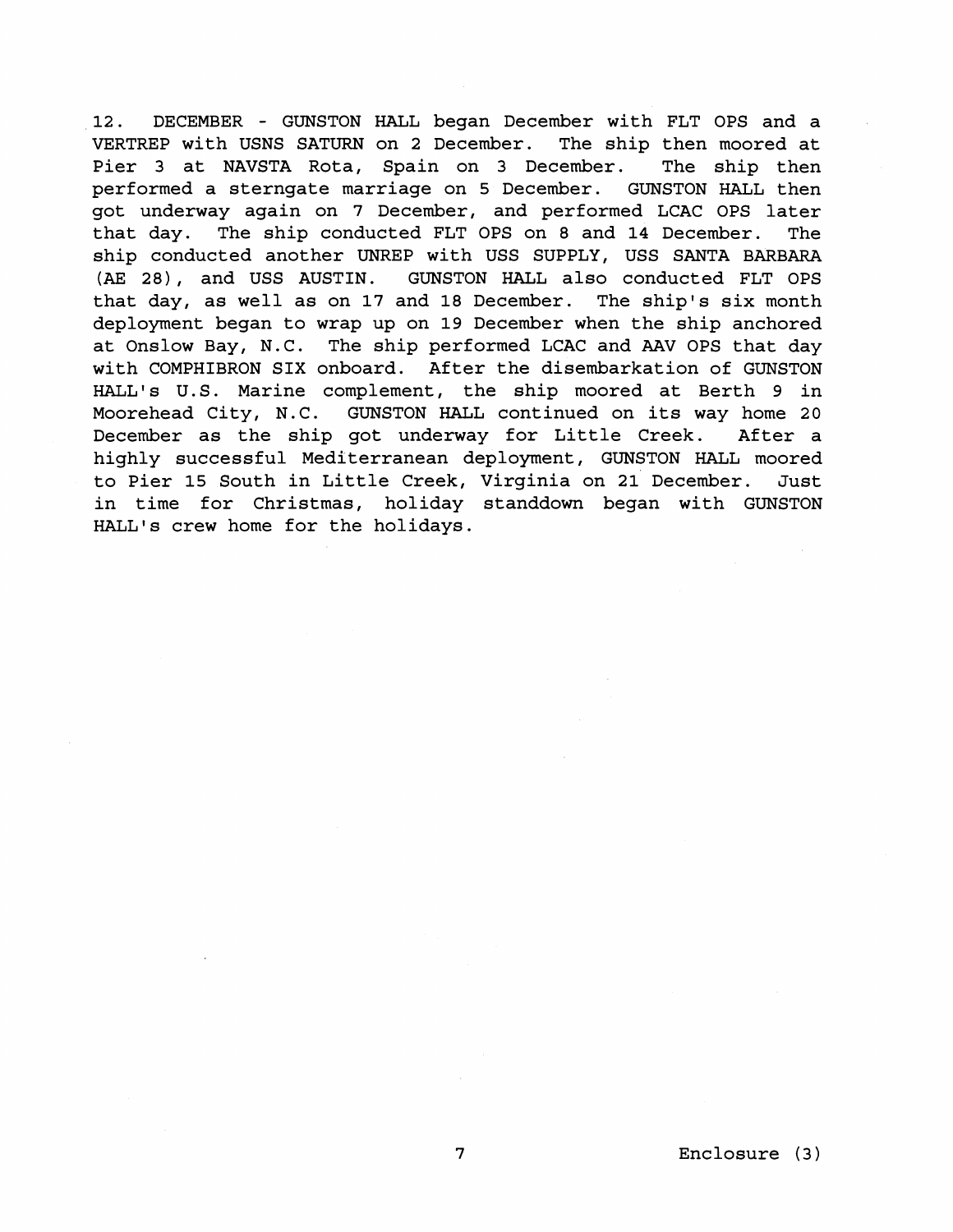#### **NARRATIVE**

#### FIRST QUARTER

During this period, GUNSTON HALL finished out it's holiday routine and quickly started getting back into its operational tempo. The ship was underway numerous times performing a great deal of operations with the assault vehicles the ship carries, along with other ships and helicopters. GUNSTON HALL hosted COMPHIBGRU-2 during this period also. The operational tempo increased dramatically toward the end of the quarter, as GUNSTON HALL underwent many shipboard assessments to ready herself for an upcoming Mediterranean deployment slated for the end of June.

# SECOND QUARTER

The high operational tempo continued through the second quarter with GUNSTON HALL performing numerous operations with assault vehicles, helicopters, LCACs, and other ships. The ship tested and calibrated its self-defense weapons systems and performed familiarization firings on numerous weapons to prepare the crew for the deployment. The ship also hosted COMPHIBRON SIX this period. After passing all its shipboard assessments, as well as participating in the exercise DYNAMIC MIX, GUNSTON HALL finished the second quarter by starting a six month Mediterranean deployment on 30 June, getting underway enroute Rota, Spain.

#### THIRD QUARTER

GUNSTON HALL continued its deployment to the Mediterranean Sea this period. Its portcalls this period included: Rota, Spain; Livorno, Italy; Messina, Sicily; Durres, Albania; Toulon, France; Izmir, Turkey and Sarros Bay, Turkey. The ship was an outstanding ambassador of the United States during these port visits. GUNSTON HALL hosted numerous guests including CRUDESGRU-12, CTF-61, the Albanian Charge D'Affair, and COMSIXTHFLT. The ship steamed through the Alboran, Tyrehiean, Adriatic, Ionian, and Mediterranean Seas this period. GUNSTON HALL had an extremely busy operational tempo this quarter and performed exceptionally throughout this period of its deployment.

# FOURTH QUARTER

This quarter saw the continuation and completion of GUNSTON HALL'S Mediterranean deployment. The ship visited Bari, Italy in

Enclosure **(4)**